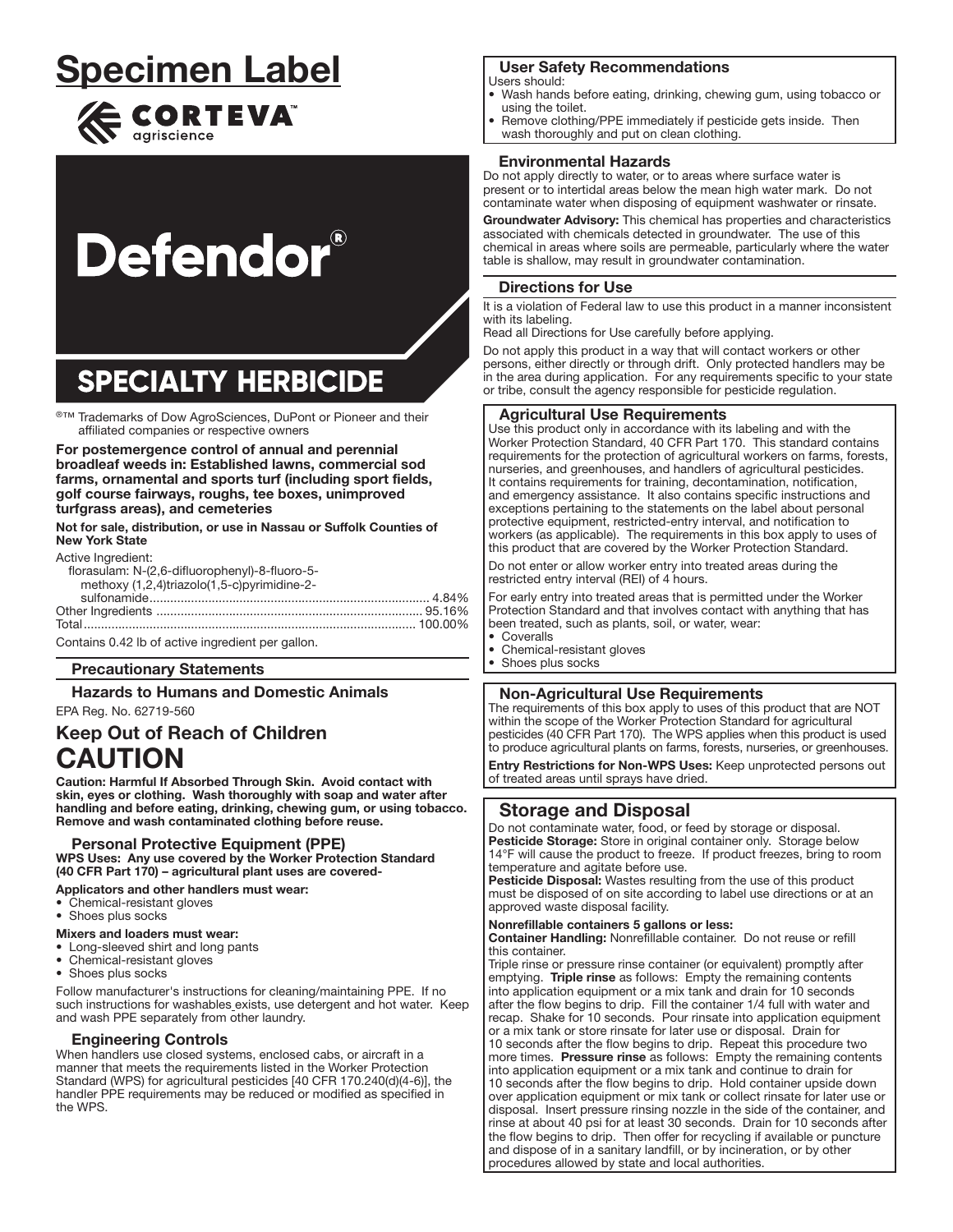### Storage and Disposal (Cont.)

Refillable containers 5 gallons or larger: Container Handling: Refillable container. Refill this container with pesticide only. Do not reuse this container for any other purpose. Cleaning the container before final disposal is the responsibility of the person disposing of the container. Cleaning before refilling is the responsibility of the refiller. To clean the container before final disposal, empty the remaining contents from this container into application equipment or a mix tank. Fill the container about 10% full with water and, if possible, spray all sides while adding water. If practical, agitate vigorously or recirculate water with the pump for two minutes. Pour or pump rinsate into application equipment or rinsate collection system. Repeat this rinsing procedure two more times. Then offer for recycling if available, or puncture and dispose of in a sanitary landfill, or by incineration, or by other procedures allowed by state and local authorities.

#### Nonrefillable containers 5 gallons or larger:

Container Handling: Nonrefillable container. Do not reuse or refill this container.

Triple rinse or pressure rinse container (or equivalent) promptly after emptying. Triple rinse as follows: Empty the remaining contents into application equipment or a mix tank. Fill the container 1/4 full with water. Replace and tighten closures. Tip container on its side and roll it back and forth, ensuring at least one complete revolution, for 30 seconds. Stand the container on its end and tip it back and forth several times. Turn the container over onto its other end and tip it back and forth several times. Empty the rinsate into application equipment or a mix tank or store rinsate for later use or disposal. Repeat this procedure two more times. Pressure rinse as follows: Empty the remaining contents into application equipment or a mix tank and continue to drain for 10 seconds after the flow begins to drip. Hold container upside down over application equipment or mix tank or collect rinsate for later use or disposal. Insert pressure rinsing nozzle in the side of the container, and rinse at about 40 psi for at least 30 seconds. Drain for 10 seconds after the flow begins to drip. Then offer for recycling if available, or puncture and dispose of in a sanitary landfill, or by incineration, or by other procedures allowed by state and local authorities.

#### Product Information

Defendor® specialty herbicide provides postemergence control of annual and perennial broadleaf weeds in established lawns (residential and commercial), commercial sod farms, ornamental and sports turf, (sports fields, golf course fairways, roughs, tee boxes, unimproved turfgrass areas), and cemetaries. Susceptible weeds emerged at the time of application will be controlled. Uniform coverage is required for optimum performance. Defendor is rainfast within four hours after application and has soil residual herbicidal activity dependent upon weed species, soil type, soil moisture (rainfall or irrigation after application) and the rate of application.

#### Mixing Directions

#### Defendor - Alone

- 1. Fill spray tank with water equal to 1/2 to 3/4 of the required spray volume. 2. Start agitation.
- 3. Add the required amount of Defendor, then finish filling the tank.
- 4. Continue agitation while filling the spray tank to the required volume and during application. Apply mixture immediately after it is prepared. If product is allowed to settle, thoroughly agitate to resuspend the mixture before spraying.

#### Defendor – Tank Mix

Defendor may be applied in tank mix combination with other herbicides labeled for use on turfgrass to control additional weeds. When tank mixing, follow label directions, including application rates, use precautions and limitations on each respective label. Continuous agitation is required for tank mixes.

#### Tank Mix Precautions:

- It is the pesticide user's responsibility to ensure that all products are registered for the intended use. Read and follow the applicable restrictions and limitations and directions for use on all product labels involved in tank mixing. Users must follow the most restrictive directions for use and precautionary statements of each product in the tank mixture.
- Do not exceed specified application rates for respective products or maximum allowable application rates for any active ingredient in the tank mix. Do not tank mix with another pesticide product that contains the same active ingredient as this product unless the label of either tank mix partner specifies the maximum dosages that may be used.
- For other products packaged in water soluble packaging, do not tank mix with products containing boron or mix in equipment previously

used to apply a product mixture containing boron unless the tank and spray equipment has been adequately cleaned.

• Always perform a (jar) test to ensure the compatibility of products to be used in tank mixture.

Tank Mix Compatibility Testing: When tank mixing Defendor with other materials, a jar test using relative proportions of the tank mix ingredients should be conducted prior to mixing ingredients in the spray tank. Use a clear glass quart jar with lid and mix the tank mix ingredients in their relative proportions. Invert the jar containing the mixture several times and observe the mixture for approximately 1/2 hour. If the mixture ballsup, forms flakes, sludges, jels, oily films or layers, or other precipitates, it is not compatible and the tank mix combination should not be used.

Vigorous, continuous agitation during mixing, filling and throughout application is required for all tank mixes.

#### Mixing Order for Tank Mixes:

- 1. Fill the spray tank with water to 3/4 of the required spray volume.
- 2. Start agitation.
- 3. Add the correct amount of Defendor and agitate for 2 to 3 minutes.<br>4. After adding Defendor, add different formulation types in the
- After adding Defendor, add different formulation types in the following order: (1) dry flowables; (2) wettable powders; (3) aqueous suspensions, flowables and liquids. Maintain agitation and add (4) emulsifiable concentrates; (5) solutions; and (6) adjuvants. Allow each product type to completely mix and disperse before adding another.
- 5. Finish filling the spray tank. Maintain continuous agitation during mixing and throughout application. If product is allowed to settle, thoroughly agitate to resuspend the mixture before spraying. Apply mixture immediately after it is prepared.

If application or agitation must be stopped before the spray tank is empty, the materials may settle to the bottom. Settled materials must be resuspended before spraying is resumed. A sparger agitator is particularly useful for this purpose. Settled material may be more difficult to resuspend than when originally mixed. For best results, Defendor used alone or in tank mixes should not sit overnight or for prolonged periods without sufficient agitation prior to use.

#### Clean Out Procedures for Spray Equipment

1. Drain any remaining spray mixture from the application equipment.

- 2. Hose down the interior surfaces of the tank while filling the tank 1/2 full of water.
- 3. Add household ammonia at a rate of 1 gallon per 100 gallons of water. Recirculate for 5 minutes and spray out part of this mixture for 5 minutes through the boom. Drain tank.
- 4. Remove all spray nozzles and screens and clean separately.
- 5. If spray equipment will be used for pesticide application to trees, shrubs, ornamental plants, or broadleaf crops that may be sensitive to Defendor, repeat steps 1 through 3. This product is highly active at low rates. It is best not to use the same sprayer to treat trees, shrubs, or ornamental plants after use with this product.

6. Thoroughly clean exterior surfaces of spray equipment.

Note: Rinsate may be disposed of on site according to label use directions or at an approved waste disposal facility.

#### Application Directions

#### Adjuvants

When Defendor is applied alone, use a non-ionic surfactant with at least 80% active ingredient at 2 pints per 100 gallons of spray solution (0.25% v/v). When Defendor is applied in combination with emulsifiable concentrate formulations such as 2,4-D ester or MCPA ester, or other herbicides which require use of an adjuvant, additional adjuvant is not required. When an adjuvant is to be used with this product, Dow AgroSciences recommends the use of a Chemical Producers and Distributors Association certified adjuvant.

#### Standard Volume Broadcast Application

Apply in a spray volume of 20 gpa or more (0.5 gallons or more per 1000 sq ft). Use a higher application volume when complete and uniform application must be ensured, i.e., when Defendor is tank mixed with foliar fertilizers. If required, spray volume up to 200 gpa may be used.

#### Low Volume Application

Apply in a spray volume of 5 to 20 gpa (0.11 to 0.5 gallons per 1000 sq ft). Use low pressure and application equipment capable of delivering a uniform spray droplet. To improve spray coverage, the addition of a nonionic surfactant is suggested (see Adjuvants).

#### Spot Treatments and/or Hand-Held Sprayers

Apply spot treatments at rates equivalent to broadcast applications.

Hand-Held Sprayers: When treating a small area, apply Defendor with a calibrated sprayer that assures accurate, uniform spray distribution. Thoroughly mix Defendor with clean water and applied at 20 to 40 psi in a minimum of 1 gallon of water per 1000 sq ft.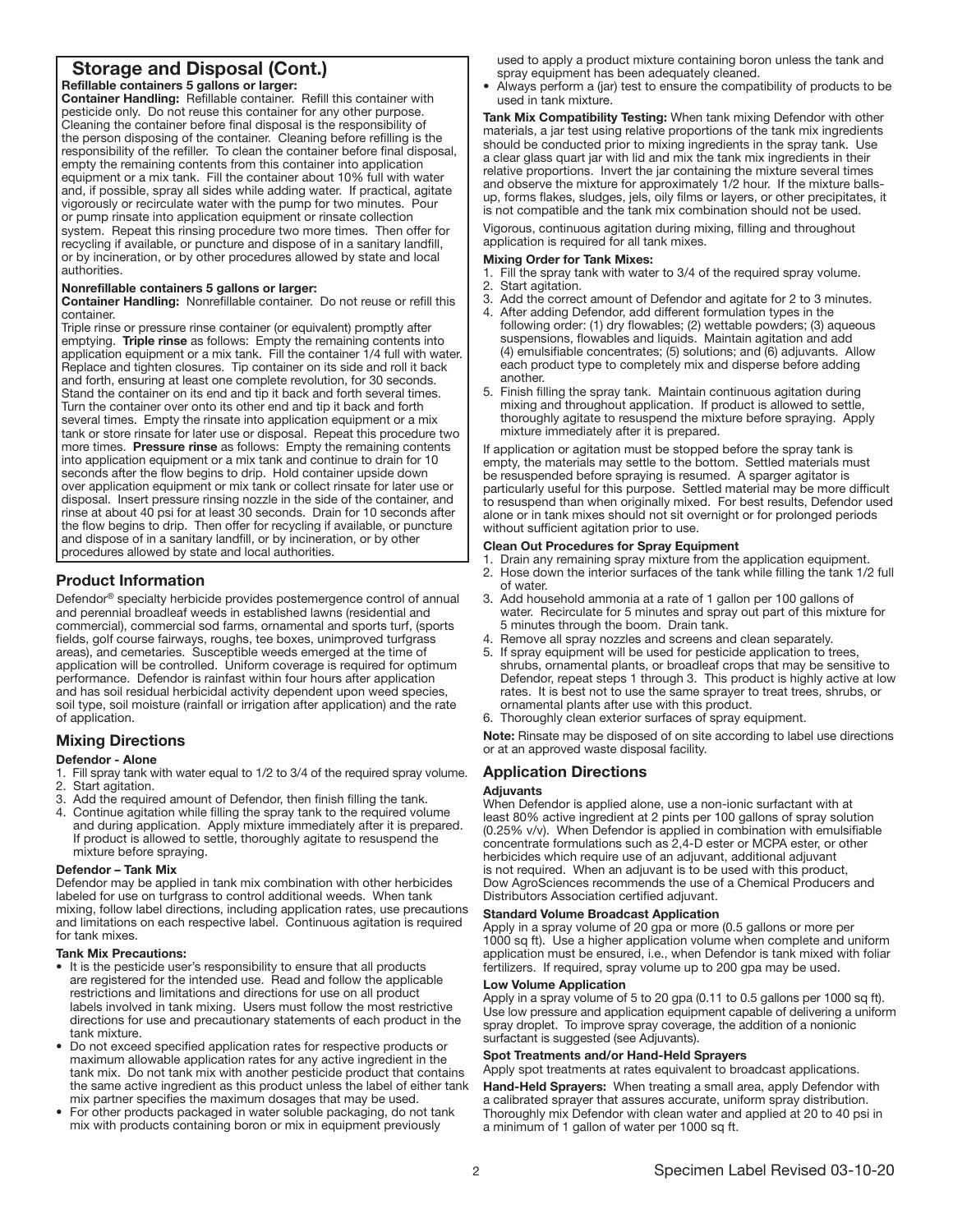#### Weeds Controlled or Suppressed by Defendor

To maximize control of early season spring weeds apply Defendor in the mid to late winter and early spring when weeds are young and just beginning active growth. Fall application timings have been particularly effective when targeting perennial broadleaf weeds. Weeds growing in the absence of competition from other vegetation generally require repeat applications to obtain satisfactory control or suppression.

| <b>Weeds Controlled</b>                                                                                                                                                                                                                                                                                                                                                                        |                                                                                                                            |  |
|------------------------------------------------------------------------------------------------------------------------------------------------------------------------------------------------------------------------------------------------------------------------------------------------------------------------------------------------------------------------------------------------|----------------------------------------------------------------------------------------------------------------------------|--|
| bittercress, hairy <sup>4</sup><br>carrot <sup>4</sup> , wild<br>Carolina geranium<br>catchweed <sup>4</sup> (bedstraw)<br>chamomile <sup>4</sup><br>chickweed (common)<br>chickweed (mouseear) <sup>4</sup><br>clover, hop<br>clover, red<br>clover, white<br>$c$ udweed <sup>4</sup><br>dandelion, common <sup>3</sup><br>false dandelion<br>fleabane $4$<br>groundsel <sup>4</sup> , common | medic, black<br>parsley-piert <sup>4</sup><br>shepherd's-purse<br>smartweed <sup>4</sup> , Pennsylvania<br>spotted catsear |  |
| <b>Weeds Suppressed</b>                                                                                                                                                                                                                                                                                                                                                                        |                                                                                                                            |  |
| kyllinga, annual <sup>4</sup> and green <sup>4</sup>                                                                                                                                                                                                                                                                                                                                           | nutsedge, yellow <sup>4</sup>                                                                                              |  |
|                                                                                                                                                                                                                                                                                                                                                                                                | Virginia buttonweed <sup>4</sup>                                                                                           |  |

2Repeat applications may be necessary. If weed recovery occurs, make a 2<sup>nd</sup> application 4 weeks after the first.

#### 3Specific Use Instructions for Dandelion Control

Late Winter/Early Spring Application: Application should occur prior to or at the initiation of vegetative development of dandelion. Dandelion will be small and may not be visible in the turf canopy at this time. Application at this time will best control dandelion and prevent bloom from occurring. Applications made just prior to or at flower stalk growth initiation will not control bloom and control may be reduced. Fall Application: Defendor should be applied when high temperatures subside or cool and fall foliage on trees begin to appear (i.e. leaves begin to change color) up to the first hard killing frost. Applications at this time will best control dandelions and prevent bloom the following spring.

4Not registered for use in California

#### **TURFGRASS**

#### Turfgrass Establishment

Defendor may be applied to perennial ryegrass and tall fescue at seeding, early emergence or once established. Applications of this product during establishment of other cool and warm season turfgrass has not been evaluated. Users who choose to apply Defendor to turfgrass, other than perennial ryegrass and tall fescue during establishment and shortly after emergence, may determine the suitability for use by treating a small area at a specified rate. Prior to treatment of larger areas, observe the treated area for any sign of herbicidal injury during 30 days of normal growing conditions to determine if the target turfgrass species is tolerant. Use of this product on turf that has been weakened by weather, pest, disease, chemical, mechanical or other related stress, may result in turf injury.

#### Established Turfgrass

Defendor may be used on seeded, sodded, or sprigged lawns, ornamental turfgrass and unimproved turfgrass that are well established with the exception of perennial ryegrass and tall fescue as noted under Turfgrass Establishment. Newly established turf must have developed a good root system and a uniform stand, and have received at least two mowings following seeding or sprigging before making the first application of this product. Use of this product on turf that is not well established, or has been weakened by weather, pest, disease, chemical, mechanical or other related stress, may result in turf injury.

#### Treatment on Turfgrass Species Not Listed on the Label for Defendor

Users who wish to use Defendor on turfgrass species not listed on this label may determine the suitability for use by treating a small area at a specified rate. Prior to treatment of larger areas, observe the treated area for any sign of herbicidal injury during 30 days of normal growing conditions to determine if the target turfgrass species is tolerant.

#### **Precautions** j

- When applying this product in tank mix combinations, follow all applicable use directions, precautions, and limitations on each manufacturer's label.
- For best results, Defendor used alone or in tank mixes should not sit overnight or for prolonged periods without sufficient agitation prior to use. (Also listed under "Mixing Order for Tank Mixes")

• To minimize the potential for turfgrass injury, do not make additional applications within four weeks of a previous application.

#### Restrictions

- Do not apply Defendor to golf course putting greens.
- Do not apply Defendor directly to, or otherwise permit Defendor to come into contact with desirable flowers, ornamental shrubs or trees, or other desirable broadleaf plants, as serious injury may occur. Do not permit spray mists containing Defendor to drift onto desirable broadleaf plants.
- Do not allow sprays of Defendor to contact exposed suckers or exposed roots of shallow rooted trees and shrubs or injury may occur.
- Do not use treated clippings for mulch around edible plants.
- Do not apply more than 12 fl oz of Defendor (0.75 pints; 0.039 lb ai florasulam) per acre per year.
- Use this product strictly in accordance with the drift and runoff precautions on this label in order to minimize off-site exposure.
- Chemigation: Do not apply this product through any type of irrigation system.

#### Herbicide Resistance Management

Florasulam is an ALS mode of action Group 2 herbicide. Any weed population may contain or develop plants naturally resistant to this product and other ALS herbicides. The resistant biotypes may dominate the weed population if these herbicides are used repeatedly in the same field. Other resistance mechanisms that are not linked to site of action, but specific for individual chemicals, such as enhanced metabolism, may also exist. Appropriate resistance management strategies should be followed.

To delay herbicide resistance:

- For best resistance management stewardship, do not use Defendor more than once per year or rotate the use of Defendor or other ALS herbicides with different herbicide groups that control the same weeds in a turfgrass stand or field.
- Use tank mixes with herbicides from a different group when such use is permitted.
- Base herbicide use on an IPM program that includes scouting, historical information related to herbicide use and crop rotation, and considers tillage (or other mechanical), cultural, biological and other chemical control practices.
- Monitor treated weed populations for resistance development.
- Prevent movement of resistant weed seeds to other fields by cleaning harvesting and tillage equipment and planting clean seed.
- Contact your local extension specialist or certified crop advisers for any additional pesticide resistance management and/or integrated weed management recommendations for specific crops and weed biotypes.

#### Application Timing and Rates

Best weed control results are obtained when Defendor is applied to small, actively growing weeds. Extreme growing conditions such as drought or near freezing temperatures prior to, at, or following time of application may reduce weed control. Broadleaf weed species germinate at different times.

Apply Defendor to turfgrass at the rate of 4 fl oz per acre (0.25 pints per acre; 0.09 fl oz per 1000 sq ft; 2.7 ml per 1000 sq ft) as a ground broadcast treatment or spot treatment. Calibrate application equipment prior to use according to manufacturer's directions. Avoid skips or overlaps as poor weed control or plant injury may occur.

#### Use Defendor on the following established turfgrass species:

| <b>Established Cool Season Turfgrass</b>                                                                                                         |                                                                                                                                                       |  |
|--------------------------------------------------------------------------------------------------------------------------------------------------|-------------------------------------------------------------------------------------------------------------------------------------------------------|--|
| <b>Common Name</b><br>bentgrass<br>bluegrass, Kentucky<br>fescue, chewing<br>fescue, creeping red<br>fescue, sheeps<br>fescue, tall <sup>1</sup> | <b>Scientific Name</b><br>Agrostis species<br>Poa pratensis<br>Festuca rubra var. commutata<br>Festuca rubra<br>Festuca ovina<br>Festuca arundinaceae |  |
| ryegrass, perennial <sup>1</sup>                                                                                                                 | Lolium perenne                                                                                                                                        |  |

#### Established Warm Season Turfgrass

Common Name Scientific Name bermudagrass (common or hybrid) centipedegrass *Eremochloa ophiuroides* fescue, tall (growing in warm season areas)<br>kikuyugrass<br>St. Augustinegrass St. Augustinegrass *Stenotaphrum secundatum* zoysiagrass *Zoysia japonica*

Paspalum notatum var. saurae parodi<br>Cynodon dactylon *Festuca arundinaceae*

kikuyugrass *Pennisetum clandestinum* Zoysia tenuifolia

<sup>1</sup> Defendor may be applied to perennial ryegrass and tall fescue at seeding, early emergence or once established. Applications of this product during establishment of other cool and warm season turfgrass has not been evaluated.